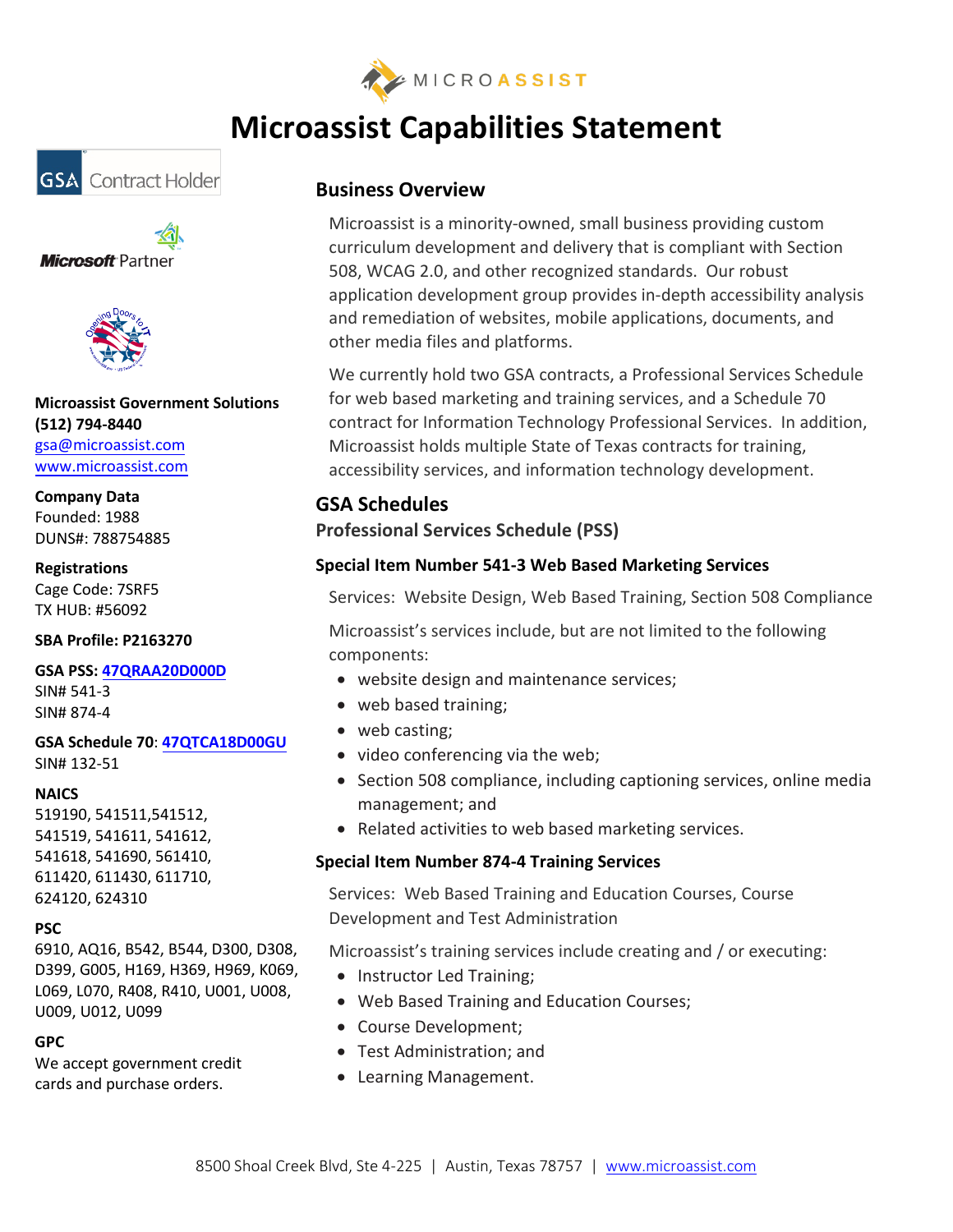

## **Information Technology Schedule 70 (IT 70)**

### **Special Item Number (SIN) 132-51 for all IT Professional Services includes:**

- Systems analysis and design;
- Database planning and design;
- Programming;
- Conversion and implementation support;
- Data and records management;
- IT project management;
- Resources and facilities management; and
- Other services relevant to 29 CFR 541.400.

# **Core Competencies**

## **Section 508/WCAG 2.0 Accessibility Audit and Remediation Services**

- Websites
- Documentation PDF, PowerPoint, Word
- Software and mobile applications
- Accessibility training for developers, testers, and content creators
- VPAT<sup>®</sup> evaluation services

### **Training Solutions**

- Front-end analysis and training evaluations
- Courseware design and development instructor-led, web-based or blended learning
- Multimedia and elearning production
- Training program management and delivery

### **Information Management Solutions**

- Database development and management
- Custom web-based applications

### **Past Performance**

- Department of Veterans Health Administration (subcontract), Office of Patient Centered Care
- Food and Drug Administration (subcontract)
- Texas Department of Information Resources (multiple contracts since 1992)

### **Differentiators**

• Microassist has focused on delivering solutions to government agencies since 1992, and is a recognized leader for delivering accessible web and training technologies.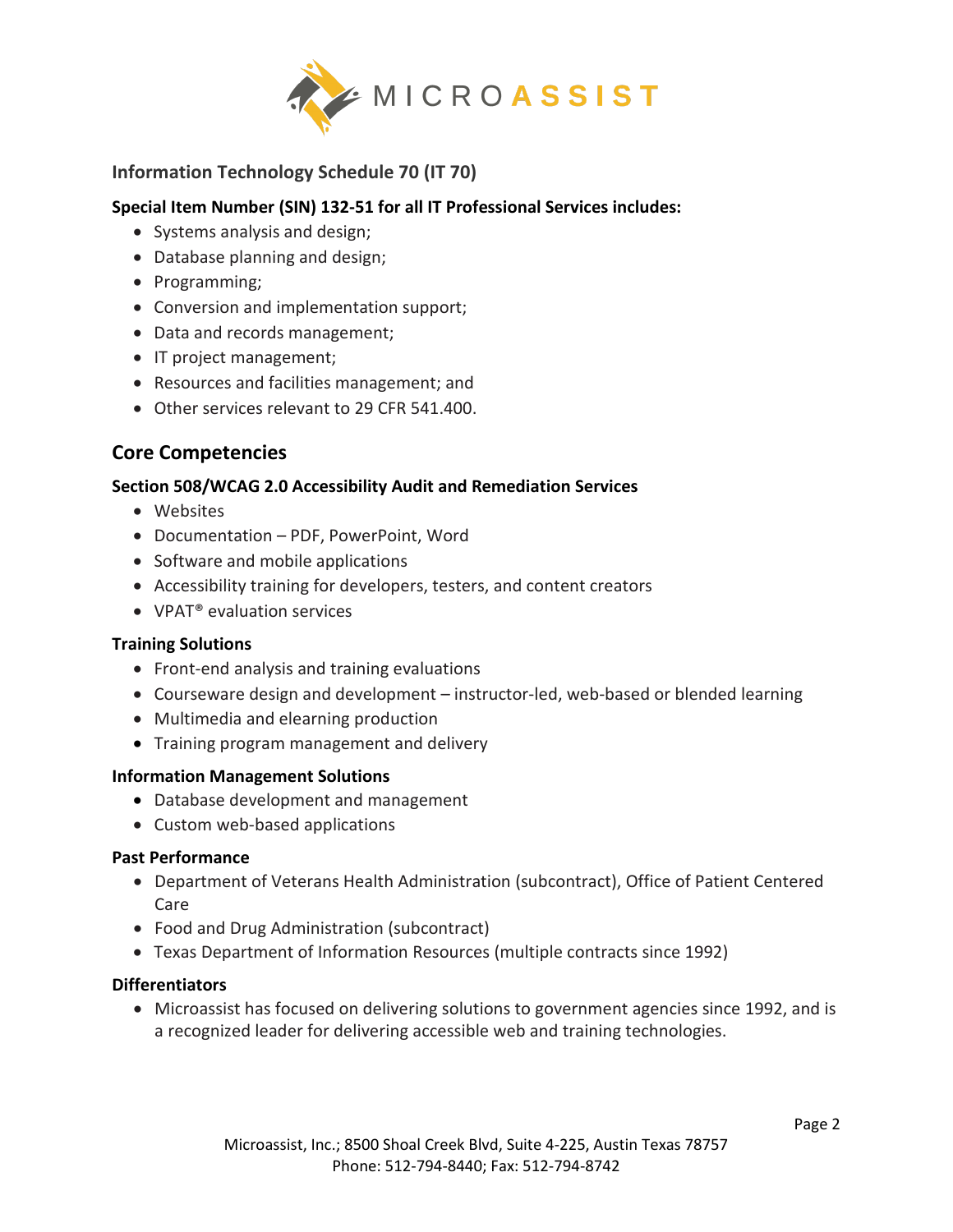

# **Our Services**

## **Section 508/WCAG 2.0 – Accessibility [Audit](https://www.microassist.com/accessibility/accessibility-audit-services/) and [Remediation](https://www.microassist.com/accessibility/accessibility-remediation/) Services**

Microassist has provided application development, training, and [accessibility consulting services](https://www.microassist.com/accessibility/) to corporations, state and federal agencies, and higher education. We are proud to be an award-winning provider of accessible solutions for web, training, and open source products. This expertise has been leveraged to create, remediate, and maintain some of the largest government sites within the United States operating under Section 508 and WCAG 2.0 requirements.

We provide audit and remediation for

- Websites
- Software and mobile applications
- Online training/elearning
- Digital files such as PDFs, documents, presentations, and spreadsheets
- Video and audio assets
- Themes and templates
- Tools used to find, create, and manipulate digital content

We provide **accessibility training** for developers, testers and content creators.

**Federal** clients include:

- VA Office of Patient Centered Care via subcontract 2015 to present
- Food and Drug Administration via subcontract 2017 to present

Private industry and higher education (clients are under NDA):

- Higher education 2016 to present
- HR Software 2016 to present
- Banking 2016 to present

## **[VPAT® Evaluation Services](https://www.microassist.com/accessibility/vpat-evaluation-services/)**

The Voluntary Product Accessibility Template or VPAT is a document used by federal and state governments and institutions of higher education to gauge the accessibility of hardware, software, or online products and services during a procurement process. Vendors create VPATs for their products. To meet the need of purchasers, a VPAT must be accurate. Creating an accurate VPAT requires the vendor to be knowledgeable about accessibility standards and how they affect users with disabilities.

The VPAT must be interpreted against accessibility standards by the government procurement team. Without accessibility knowledge on both ends of the transaction, both vendors and agencies are at risk of entering into contracts for non-accessible products and services.

Microassist has been a government-contracted vendor for more than 25 years. We can help government agencies review VPATs; we can also help government vendors create accurate VPATs.

Services include:

- Baseline VPAT/ACR Review
- Baseline VPAT/ACR + Vendor Qualification Review
- Software and Hardware Products Audit